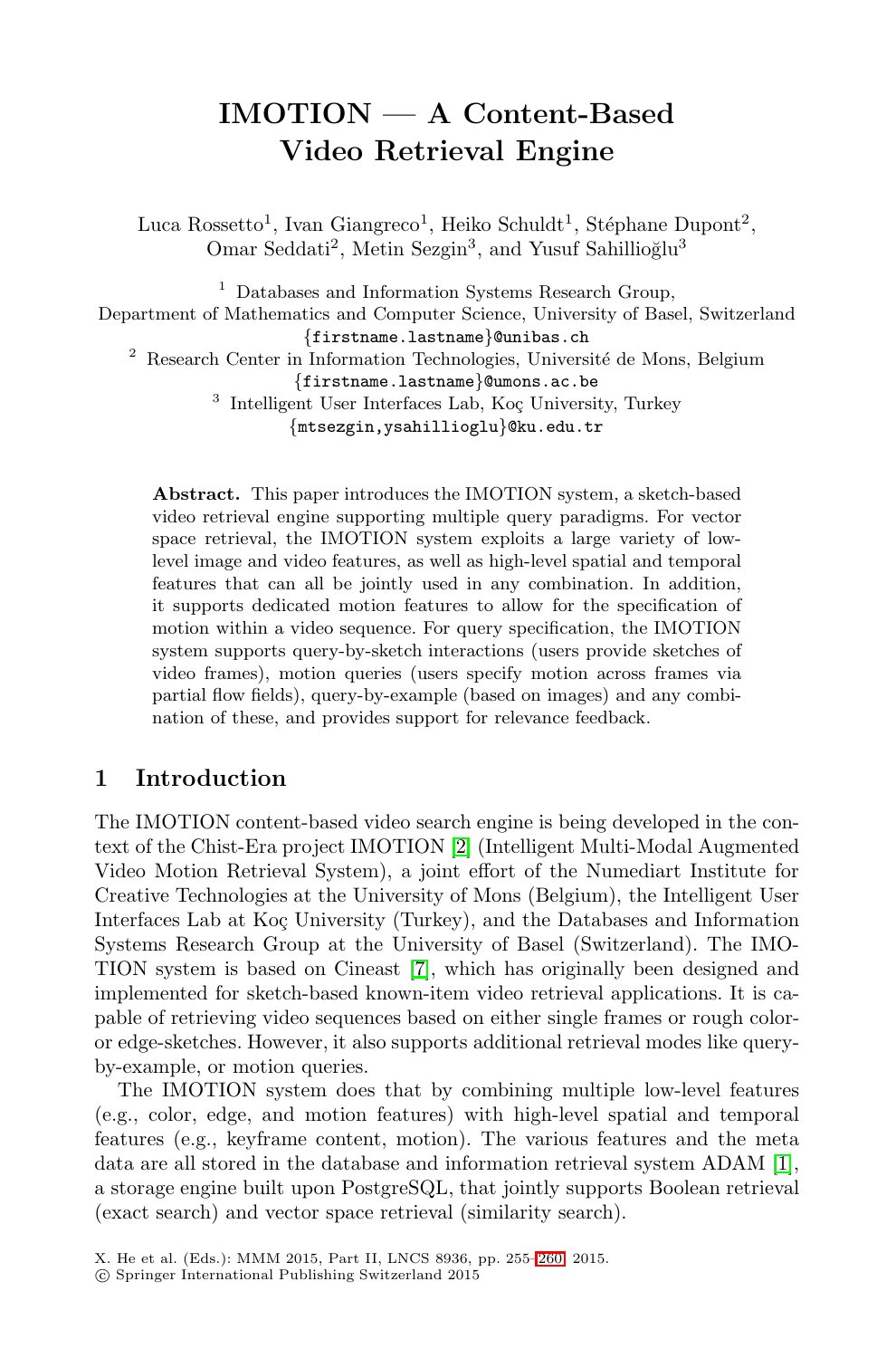256 L. Rossetto et al.

<span id="page-1-0"></span>

**Fig. 1.** Archit[ec](#page-2-0)tural overview of IMOTION

The user interface of the IMOTION system is browser-based and provides a sketching canvas for query specification. It has been optimized for use on a tablet computer, but can also be used on any other hardware.

The remainder of this paper is structured as follows: Section 2 introduces the system architecture of IMOTION. In Section 3, we briefly present the features and in Section 4 the ret[rie](#page-1-0)val modes supported by the IMOTION system. Section 5 concludes.

# **2 IMOTION System Architecture**

From a conceptional point of view, the IMOTION system can be divided into an off-line part, responsible for feature extraction and management, and an on-line part which handles the actual retrieval. Figure 1 illustrates the architecture of the IMOTION system.

The *on-line* part consists primarily of a module runtime which manages the individual feature modules of the features supported by IMOTION. These modules work in parallel and independently of each other. The module runtime handles the initialisation of the modules, provides them with the input information they need, manages their outputs and shuts them down when they are no longer needed. During retrieval, the module runtime receives a query object which it passes to the retrieval modules. The modules, having been initialised with a connection to the storage layer, query the storage engine for shots matching the query object. Each module independently returns result information which is finally combined by the runtime to determine the overall result set of a query.

The *off-line* part consists of an input decoder, a video segmenter and the individual extraction modules for the IMOTION features. Input decoding logic provides the video segmenter with a continuous stream of data which it segments into shots. These shots are then passed to the feature extraction modules,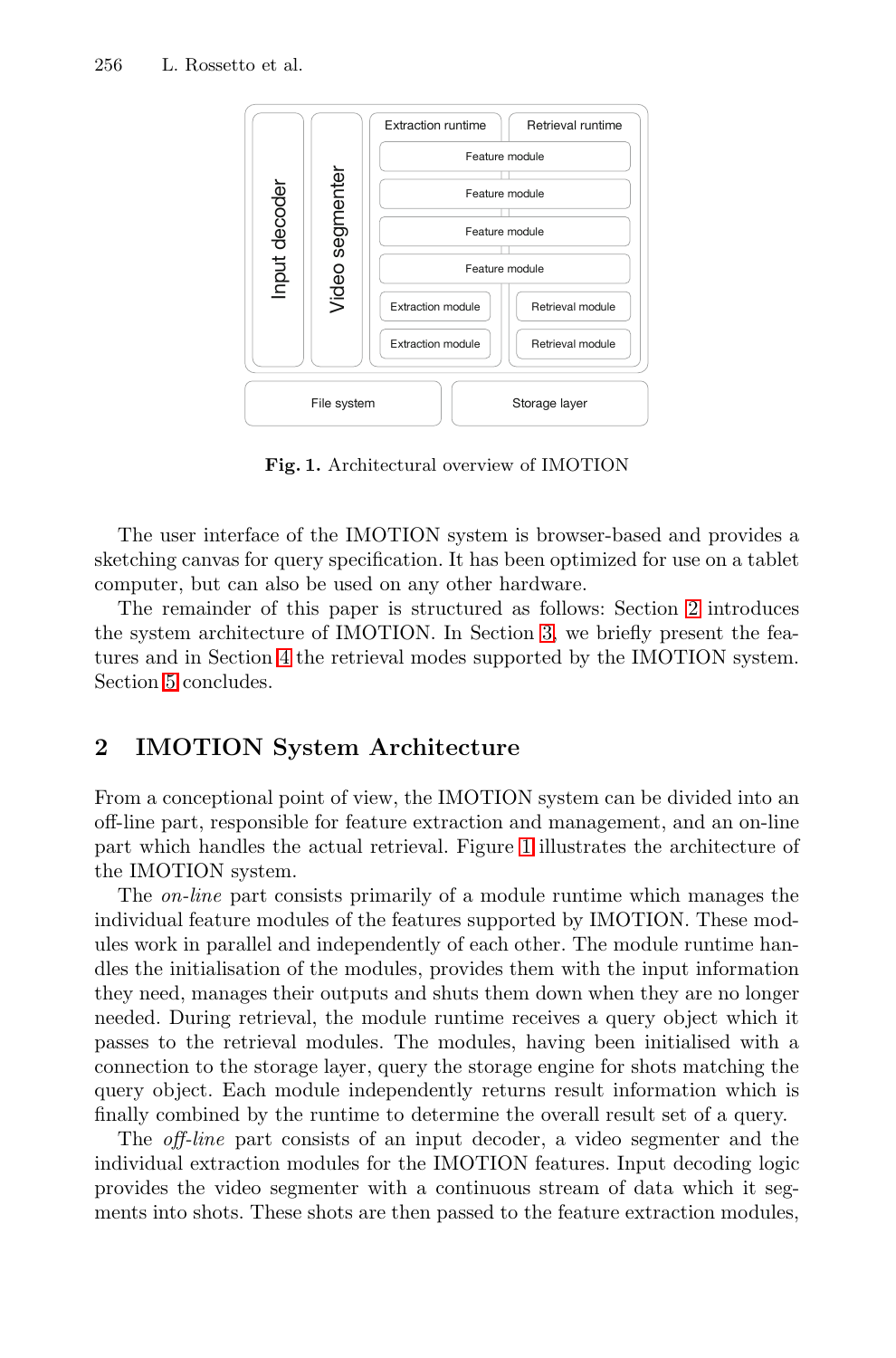

**Fig. 2.** Web-based user interface of the IMOTION system

 $\alpha$ 

<span id="page-2-0"></span>which then perform the extraction of the corresponding features which are finally handed off to the storage layer.

Usually, a module performs both the retrieval and extraction task because the logic for transforming video information into feature representation is the same in both phases. An exception to this are those retrieval modules which use data already generated by other extraction modules.

The IMOTION system provides a browser-based web-interface offering a painting canvas where existing images can be pasted and possibly also manipulated and where sketches can be provided (either edge sketches or color sketches). Furthermore, it also allows to specify flow-fields for the specification of motion. The results of a search are presented in a list which contains a representative keyframe of the sequence as well as additional meta information. Figure 2 shows an example of a query and its results in the browser-based webinterface.

## **3 Image and Motion Features**

The IMOTION system makes use of a multitude of features which are described in more detail in the following sections.

#### **3.1 Low-Level Features**

Show Set

The set of low-level features contains features concerned with color and edges (representing spatial information) and motion (representing temporal information). The color features describe global as well as regional color properties of a shot, such as average or median color of a specific region. The edge features consider the regional distribution as well as directionality of edges. Finally,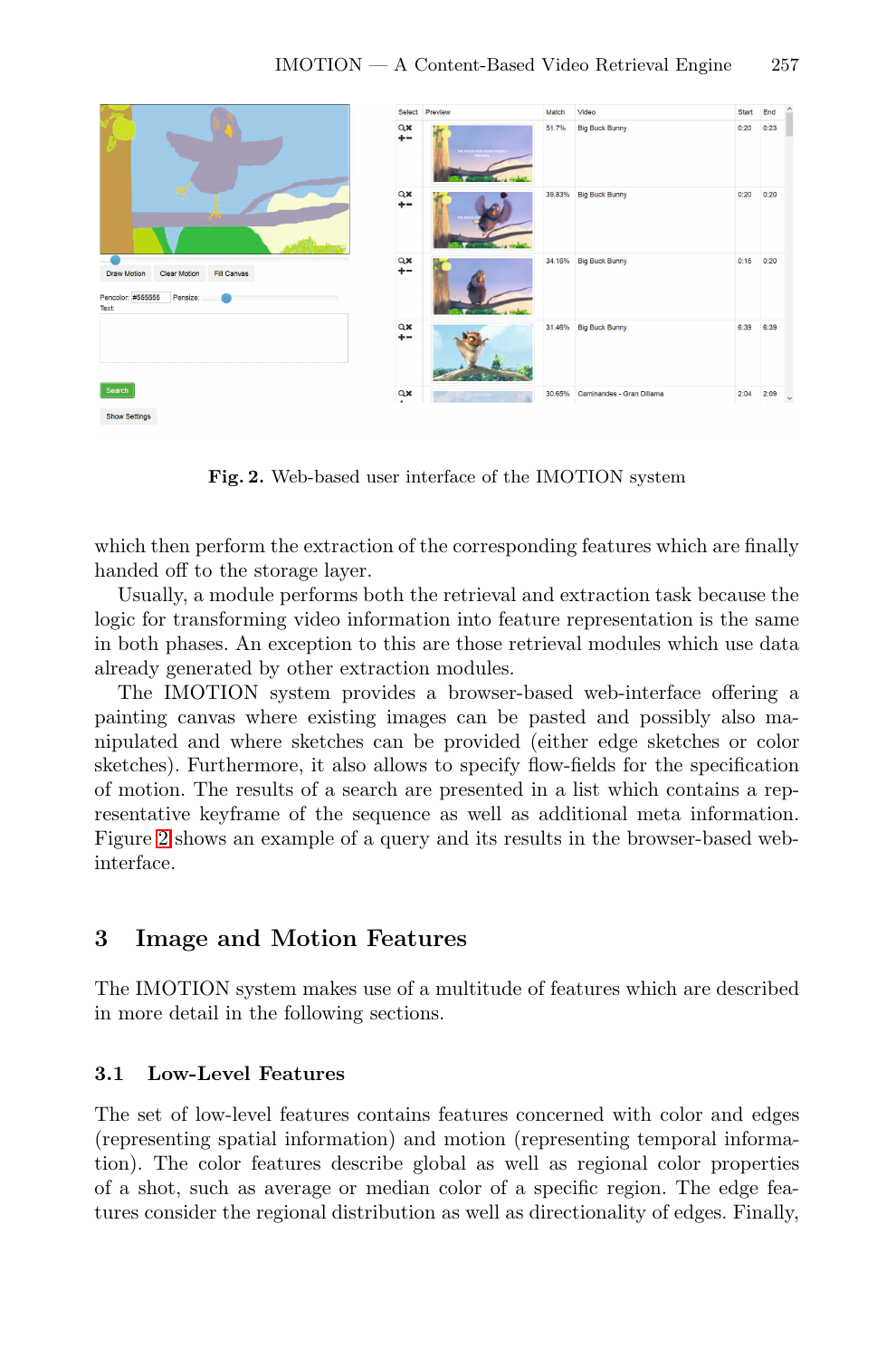#### 258 L. Rossetto et al.

the motion features produce regional histograms of directions of movement. A complete list of the low-level features implemented in the IMOTION system is presented below.

All low-level features use the quadratic Euclidean distance for comparison of feature vectors. The distances are converted into a similarity score using a linear transformation for which the maximum is determined empirically. The results of the single feature modules are combined to a single coherent result set by computing a weighted average over the similarity scores.

A complete list of the low-level features implemented in the IMOTION system is presented below.

#### *Global features*

- **–** *Average / Median color*
- **–** *Dominant shot colors*: centre-points of the three largest color clusters
- **–** *Chroma / Saturation*: average of all chroma / saturation values of a shot **–** *Color histogram*
- **–** *Shot position*: relative position of a shot with respect to the entire video

#### *Regional c[olo](#page-5-3)r features*

- **–** *Color moments*: channel-wise statistical moments over regional partitions (uniform grid, angular radial partitioning) of an aggregation over all frames of a shot
- **–** *Registered color grid*: grid of fuzzy quantized colors registered during retrieval.
- **–** *Color layout descriptor* [3]
- **–** *Color ele[m](#page-5-4)ent grids*: grids containing partial color information in various representation (average saturation, variance of hue, etc.)
- **–** *Subdivided color histogram*: fuzzy color histograms of image partitions

## *Regional edge features*

- **–** *Partitioned edge image*: regional ratios of edge- and non-edge pixels
- **–** *Edge histogram descriptor* [6]
- **–** *Dominant edge grid*: regional dominant edge direction quantised into 5 categories.

#### *Motion features*

- **–** *Directional motion histograms*: regional normalised histograms of motion quantized into 8 directions.
- **–** *Regional motion sums*: regional sums of the lengths of all motion vectors.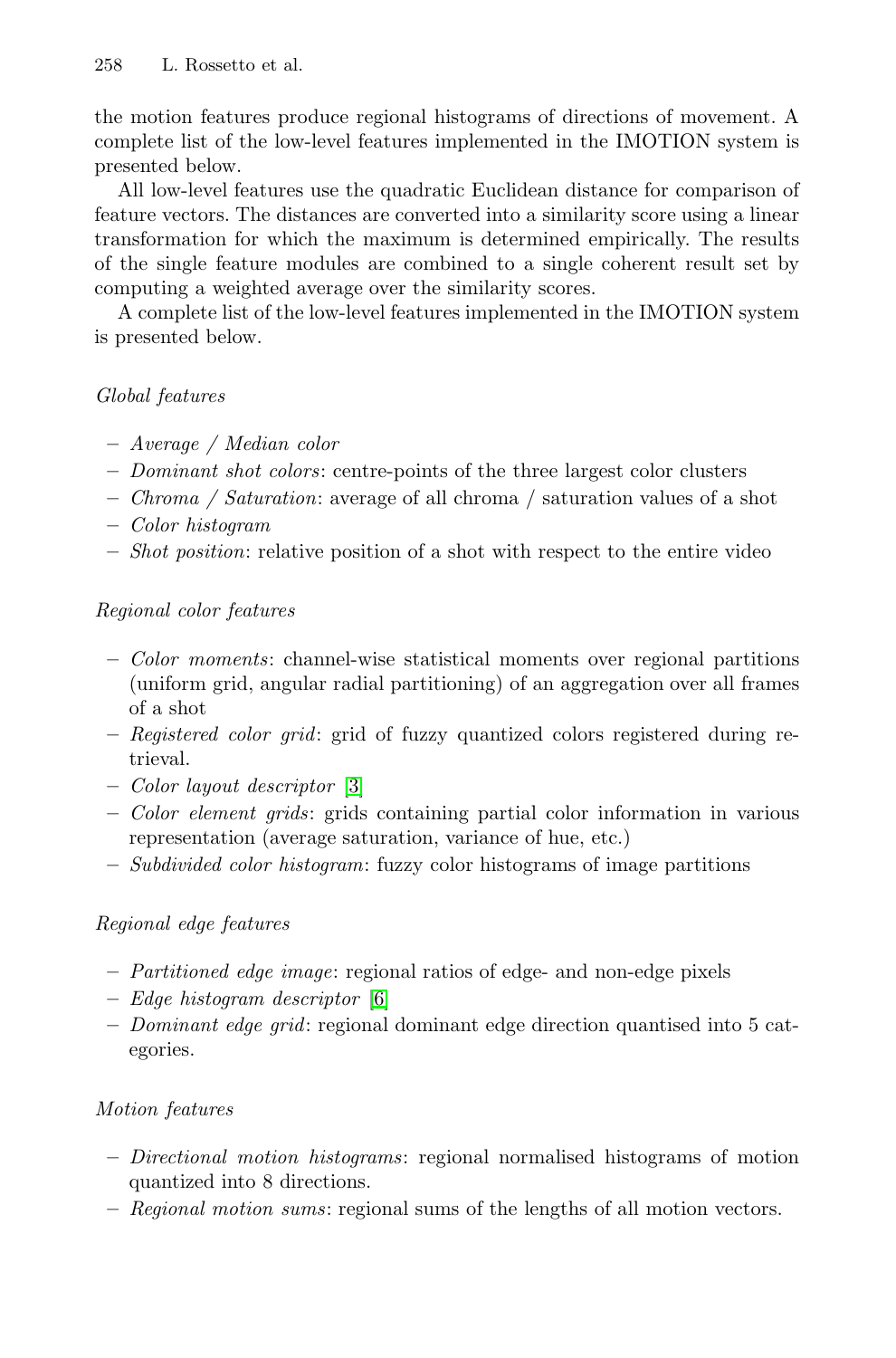#### **3.2 High-Level Features**

The [ca](#page-5-6)tegory of high-[lev](#page-5-5)el features makes use of state-of-the-art machine learning approaches based on deep neural networks to extract relevant descriptors. Here too, two categories of features are available, representing either spatial (keyframe appearance), or temporal (video shot motion) information. Such approaches are able to efficiently encode natural image (and motion) key characteristics and similarities.

For the spatial component, we use a neural network architecture similar to the one proposed by [Kr](#page-5-7)izhevsky e[t al](#page-5-8). [4]. The tra[ini](#page-5-9)ng is conducted on the image dataset ImageNet [8], which contains 1000 categories and about 1.2 million images. The available diversity and natural characteristics in the training data are very important to reach to a system better able to generalize to unseen image content. For the spatial component, dedicated to extracting motion-related features, we also use a similar architecture but rather than image pixels, the input relies on optical flow extracted from the video shots, and which direction components are considered as if they were image channels. Training is performed on the following video data sets: KTH [9], UCF101 [10], HMDB-51 [5].

Multiple techniques are applied to calculate the optical flow locally in time, and a sequence of these micro-movements (representing motion within the video shot) is passed as input to the neural network. The outputs of the last hidden layer of these two neural networks are then used as high-level features amenable to the vector space retrieval approach used in the IMOTION system.

# **4 Retrieval Modes**

The IMOTION system supports known-item search by offering users three different modes of retrieval. The first mode, *query-by-sketch*, is a direct user input mode in which the user provides a rough hand-drawn sketch (either a line drawing or a color sketch) to search within the video collection. The second mode offers a *query-by-example* interaction where a user provides a query object via drag-and-drop.

This approach can be used when a user wants to find sequences similar to a previously retrieved one. It is achieved by using the internal representation of a shot as input and otherwise proceeding as usual. The third mode, *motion queries*, allows a user to specify the motion of objects across consecutive frames via (partial) flow-fields. These three retrieval modes are complemented with *relevance feedback* for refining the query results (i.e., by marking either relevant or irrelevant elements from the result list of a previous search).

The resulting query will then produce results which are similar to the relevant set, but not to the non-relevant set. Note that IMOTION has a stateless behavior and does not employ learning methods; feedback from previous iterations is, thus, discarded and no session is kept for queries.